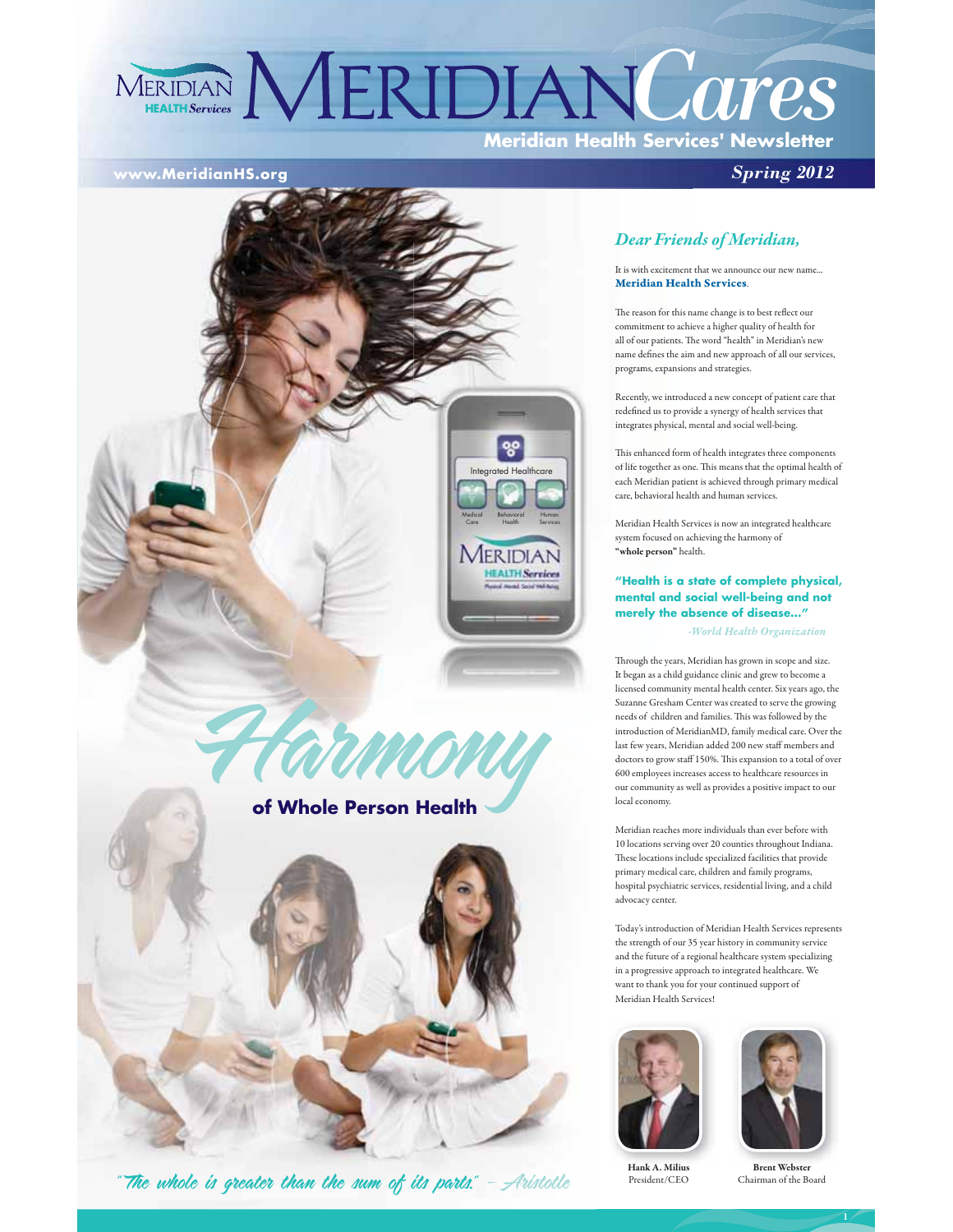

### **The Benefits of Integrated Healthcare**

Meridian Health Services' new approach to health integrates physical, mental and social well-being. This approach can achieve **"whole person"** health for each patient. Patients receive seamlessly coordinated multiple services from Meridian's qualified staff of doctors, nurses, therapists and other professionals to address the different components of health. p



It is clear that this patient-centered approach for "whole person" health can greatly benefit patients. For example, **Paula Ferris and her son** became patients of MeridianMD, the primary medical care division of Meridian -<br>Health Services. Paula feels the care they receive at Meridian is thoughtful, effective, and convenient for a busy mom, plus provides a higher quality of healthcare.



"It is just so easy. Having primary (medical) care next door to a counseling service and having a pharmacy right here … It's a one stop shop. I don't have to go to five different places. I can schedule my appointments all at the same time, which is very convenient when you have small children. I don't have any family here, so Meridian has been a blessing...they've kind of turned out to be my family."



**PATIENT, PAULA FERRIS**

**To learn more about Paula's story and MeridianMD, visit www.MeridianHS.org**





Coordinated Care for the Dually Diagnosed



Meridian Health Services has been a leader in providing services to individuals with a dual diagnosis of intellectual disabilities and mental illness. For the past 10 years, this underserved population has been a focus of Meridian through the **Connxxions** program.

Recently, the Connxxions staff members have been recognized with a national certification as Direct Support Professionals for persons with both intellectual and mental health challenges. **Mischa Staton, Sheri Oglesby, Michelle Keller, Melba Howard,** and **Erin Paul** have demonstrated expertise in the areas of crisis intervention, behavior interventions, health and wellness, collaboration and person centered services. These Meridian employees are among the first internationally and the first in the United States to receive this honor.

Meridian employee, Deceil Moore worked with the **NADD (National Association** 



**for Dual Diagnosis)** certification board by preparing Connxxions to be the pilot program for NADD to implement this certification process.



Individuals with intellectual disabilities and mental illness have complex needs. Meridian's Connxxions program is specially designed to improve coping skills and overall well-being. Through Connxxions, participants gain skills that foster independence and enrich their lives.

As a commitment to individuals with this dual diagnosis, Meridian Health Services is supporting employees in their desire to provide a higher quality of service and is encouraging other direct support professionals across the country to do the same.

### **PROGRAM SPOTLIGHT**



**GERO-PSYCHIATRIC** Specialty Care for Senior Adults

psychiatric illness to return and thrive in their normal

Meridian's **Gero-Psychiatric Services** program offers a caring inpatient treatment environment for senior adults with mental, emotional or behavioral concerns. Services include complete medical, psychiatric and social evaluations, including medication review. Skill development and group, individual and family therapy are also a part of Gero-Psychiatric Services.

Gero-Psychiatric Services is a "hospital within a hospital," located at IU Health Ball Memorial Hospital. The goal of Meridian's Gero-Psychiatric Services is to prepare seniors with acute

#### living environment. To accomplish this goal, the program involves family care givers, physicians and other health professionals. **Izzet Yazgan M.D.,** a boardcertified geriatric psychiatrist, and **Sarfraz Khan, M.D.,** Meridian Health Services' medical director, lead the

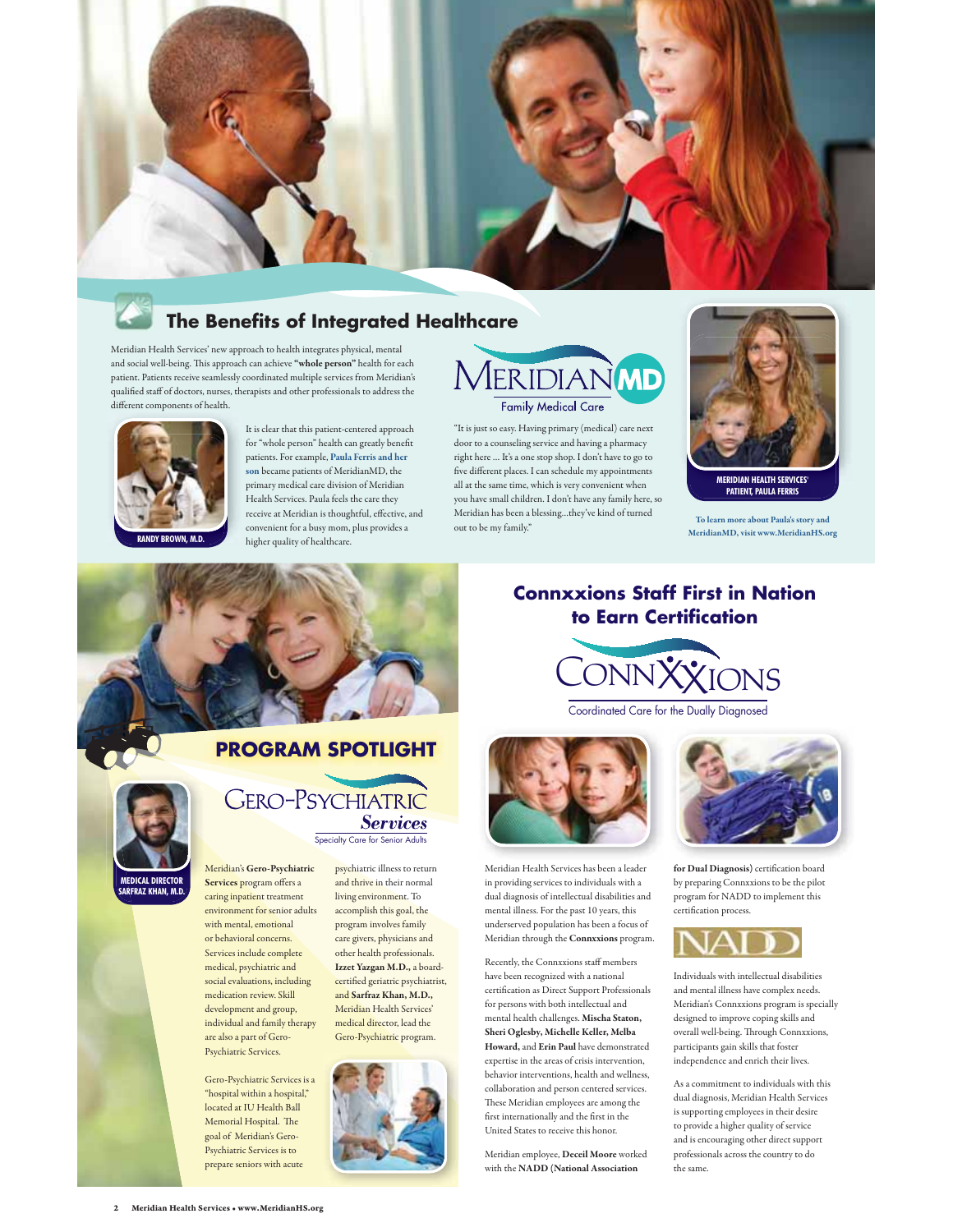### **Meridian Sponsors Chamber Event** with Governor Daniels

Governor Mitch Daniels appeared in Muncie at a March 1 breakfast. sponsored by Meridian Health Services. President/CEO Hank Milius and Meridian representatives discussed healthcare related issues with Governor Daniels at the event.

No stranger to these issues or the Muncie area, Governor Daniels attended a similar local event sponsored by Meridian in August 2010. Recently, Daniels has been in the national spotlight after delivering the response after President Obama's State of the Union address. Since he is currently serving his final year as Governor. Daniels received friendly encouragements about this year's presidential race from Mr. Milius.









Meridian Health Services' Board of Directors and ittee members meet with Governor Mitch Daniels Left to right: David Bahlmann, Al Rent, John Bowles, President/CEO Hank Milius. Governor Mitch Daniels. **Terri Matchett Will Davis Brent Webster Brian Ring** 

The event was attended by over 400 members of the Muncie-Delaware County Chamber of Commerce and provided local leaders and businesses the opportunity to listen to Governor Daniel's thoughts on current issues.

## **Child Abuse Awareness Walk**

The 4th Annual "We Have a Voice Child Abuse Awareness Walk will be held on Saturday, April 14 at 2 p.m. at Ball State University's Worthen Arena. This annual event is presented by Meridian Health Services to raise awareness of child abuse. Money raised through the event will help children and families impacted by abuse to recover by providing family assistance, emergency needs and necessities like food, shelter and clothing.

The Child Abuse Awareness Walk is free of charge but participants are encouraged to collect donations or pledges. Each participant will receive a free T-shirt at check-in, while supplies last.

Child abuse and neglect recovery is a service offered by the Suzanne Gresham Center, Meridian Health Services' home for children and family treatment such as counseling, family assistance, foster care, school-based programs and medical care. The Suzanne Gresham Center is also the site of the Child Advocacy Center, a safe and healing environment for children who have experienced abuse.

To register to participate in the walk, visit www.MeridianHS.org or call 765-288-1928. Registration deadline is April 11.



Rialzo is Meridian Health Services' annual charity gala celebrating the harmony of "whole person" health.<br>This year's event, "Pointing to a Healthier Future," benefits Meridian's children and family programs.

Meridian's black tie gala includes an elegant dinner, dancing, fundraiser auctions, a red carpet entry and honors the "Spirit of Meridian" at the Horizon Convention Center in Muncie.

> Reserve tickets at www.MeridianHS.org or call 765-254-5101.



### **Meridian Health Services Expands in Indiana**

Recently, Meridian Health Services has developed new partnerships to broaden and diversify its services to help more<br>individuals across the state. This expansion reflects Meridian's<br>commitment to "whole person" health and the integration<br>of primary medical care into the comp Mishawaka, Rushville and Winchester will now be served

community health center<br>located in **Rushville**, has recently joined Meridian Health Services. It serves



Benchmark Famil Services, a multi-state



Meridian has become the provider of behavioral health throughout Indiana, including Indianapolis, Merrillville and **Mishawaka**.

to expand services in Winchester to facility and relocated Winchester offering



individual and group counseling, addiction services the future.

## **Person of the Year Finalists**

Two Meridian Health Services employees, Eileen Moore and Scott Smalstig, were selected as finalists for the prestigious Star Press Person of the Year award.

This award honors a local individual who put their heart and soul into the betterment of east central Indiana without any expectation of personal or professional gain.



Eileen Moore (ACSW, LCSW) has been employed by Meridian Health Services since 1993. Her career focus has been working with children and families who have experienced child abuse and neglect or other traumas. Eileen helped to create Meridian's Child Advocacy Center (CAC) and currently serves as its program manager.

Scott Smalstig is Meridian Health Services'

VP of Fund Development. His dedication as the Board Chairman of the Yorktown Junior Athletic Association and as a youth baseball and softball coach has positively impacted children in the community.